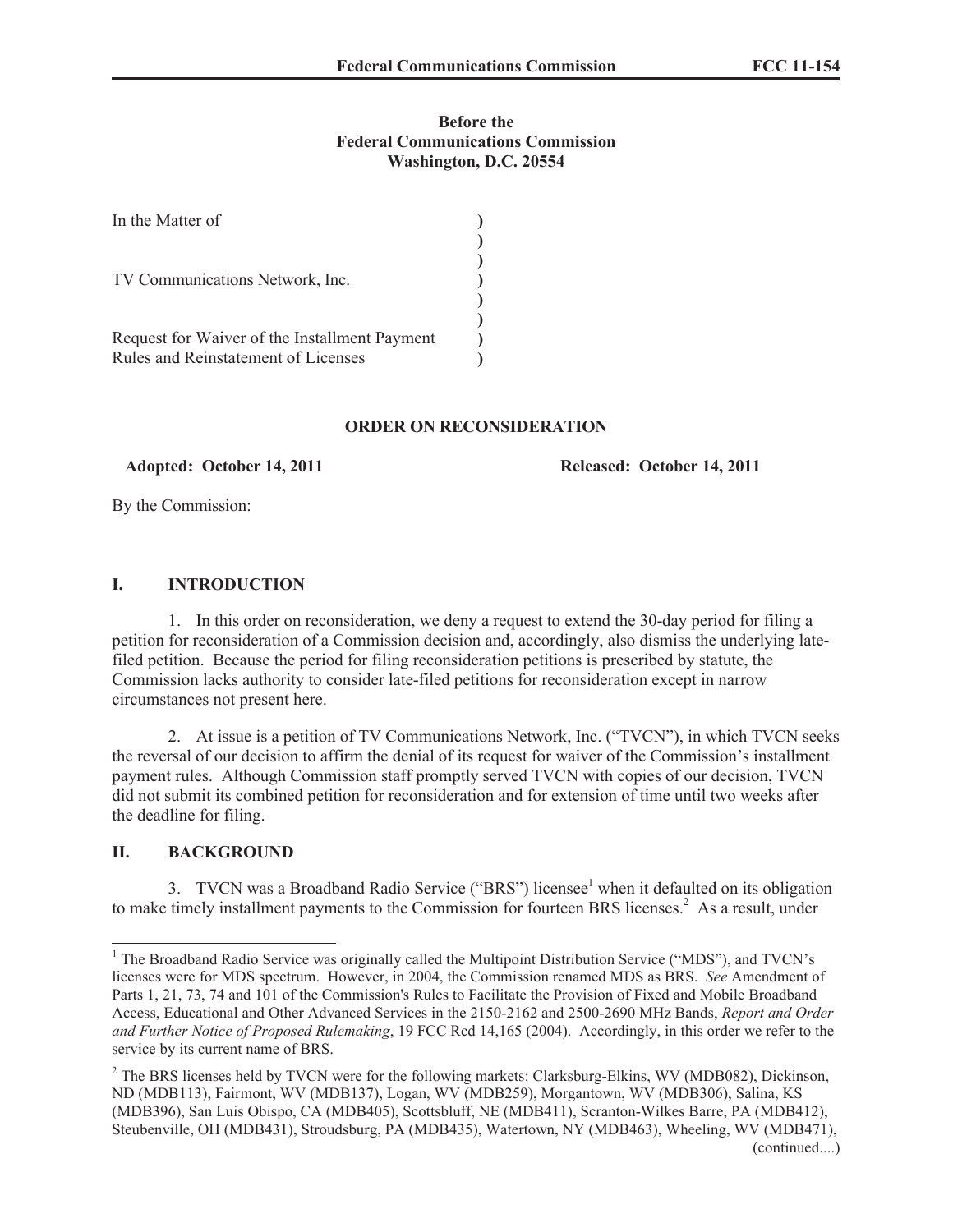the Commission's installment payment rules, the fourteen licenses canceled automatically.<sup>3</sup> TVCN requested that the automatic cancellation rule be waived,<sup>4</sup> and the Wireless Telecommunications Bureau ("Bureau") denied its requests.<sup>5</sup> Seeking reversal of the Bureau's denial, TVCN filed an application for review.<sup>6</sup>

4. In our memorandum opinion and order released January 5, 2010 ("*Installment Payment Order*"), we denied TVCN's application for review.<sup>7</sup> That same day, Commission staff emailed a copy of the *Installment Payment Order* to TVCN.<sup>8</sup> The next day, January 6, 2010, Commission staff sent a copy of the *Installment Payment Order* by certified mail to TVCN.<sup>9</sup> The U.S. Postal Service ("USPS") left notice of the certified item for TVCN on January 8,  $2010$ ,<sup>10</sup> and delivered the item to TVCN on February 3, 2010.<sup>11</sup> The deadline for filing a petition for reconsideration of the *Installment Payment Order* was February 4, 2010. It was not until February 18, 2010, however, that TVCN filed the instant petition seeking reconsideration of the *Installment Payment Order* and an extension of the filing deadline.<sup>12</sup>

5 *See TVCN Order*, 22 FCC Rcd at 1408 ¶ 23, 1409 ¶ 24; *Installment Payment Order*, 25 FCC Rcd at 478 ¶ 13.

<sup>8</sup> Also on January 5, 2010, Commission staff emailed a copy of the *Installment Payment Order* to all seven of the other parties. TVCN's copy was sent to the email address that TVCN had listed on its application for review. Commission staff received no indication that the email was not delivered to TVCN's email address or that any of the other emails failed to reach their designated addresses.

<sup>9</sup> See 47 C.F.R. § 1.47(f) ("Service by mail is complete upon mailing."). Commission staff sent a copy of the *Installment Payment Order* by certified mail on January 6, 2010, to each of the other seven parties, as well.

<sup>10</sup> United States Postal Service, Track  $\&$  Confirm Web page.

<sup>(...</sup>continued from previous page)

and Williston, ND (MDB476). *See* TV Communications Network, Inc., Request for Waiver of Installment Payment Rules for Auction No. 6 and Reinstatement of Licenses, *Order*, 22 FCC Rcd 1397, 1397 n.1, 1398-1402 ¶¶ 3-8 (WTB 2007) ("*TVCN Order*") (providing a detailed background of this matter); *see also* Alpine PCS, Inc., Requests for Waiver of the Installment Payment Rules and Reinstatement of Licenses, *Memorandum Opinion and Order*, 25 FCC Rcd 469, 478 ¶ 13 (2010) ("*Installment Payment Order*").

<sup>3</sup> *See TVCN Order*, 22 FCC Rcd at 1398 ¶ 2, 1400-01 ¶¶ 6-7; *Installment Payment Order*, 25 FCC Rcd at 478 ¶ 13.

<sup>4</sup> *See TVCN Order*, 22 FCC Rcd at 1398 ¶ 2, 1409 ¶ 24; *Installment Payment Order*, 25 FCC Rcd at 478 ¶ 13.

<sup>6</sup> TV Communications Network, Inc., Application [for] Review of The Staff's Order DA 07-315, dated 01/29/07 ("Order") To Deny TVCN's Temporary Waiver Request (TWR), filed Feb. 28, 2007. TVCN later filed a supplement to its application for review. TV Communications Network, Inc., Supplement to Application for Review, filed Mar. 20, 2007 ("TVCN Supplement").

<sup>7</sup> *Installment Payment Order*, 25 FCC Rcd at 510 ¶ 93. We also dismissed as late-filed the TVCN Supplement. *Id.*  at 479-80 ¶ 16 & nn.86 and 90, 510 ¶ 93; *see* 47 C.F.R. § 1.115(d). Although TVCN notes that an ordering clause of the *Installment Payment Order* refers incorrectly to the Supplement's filing date, that incorrect reference does not alter the fact that, as correctly related in the body of the *Installment Payment Order*, the Supplement was late-filed based on its actual filing date. *See* Petition for Reconsideration ¶ 2; *Installment Payment Order* at 479-80 ¶ 16 & nn.86 and 90. In the *Installment Payment Order*, we also denied the requests of seven other parties for reversal of staff-level decisions denying requests for waiver of section 1.2110 of the Commission's installment payment rules. Each of the other parties had, like TVCN, sought relief from the automatic cancellation of one or more licenses following its installment payment default. *Installment Payment Order*, 25 FCC Rcd at 470-71 ¶ 1.

 $11$  *Id.*; Petition for Extension. The February 3, 2010, delivery date is also on the certified mail receipt returned to the Commission.

<sup>&</sup>lt;sup>12</sup> TV Communications Network, Inc., Petition for (A) Extension of Time, and (B) Reconsideration of Order FCC 10-1 Re Application for Review ("Petition for Extension" and "Petition for Reconsideration"), filed Feb. 18, 2010.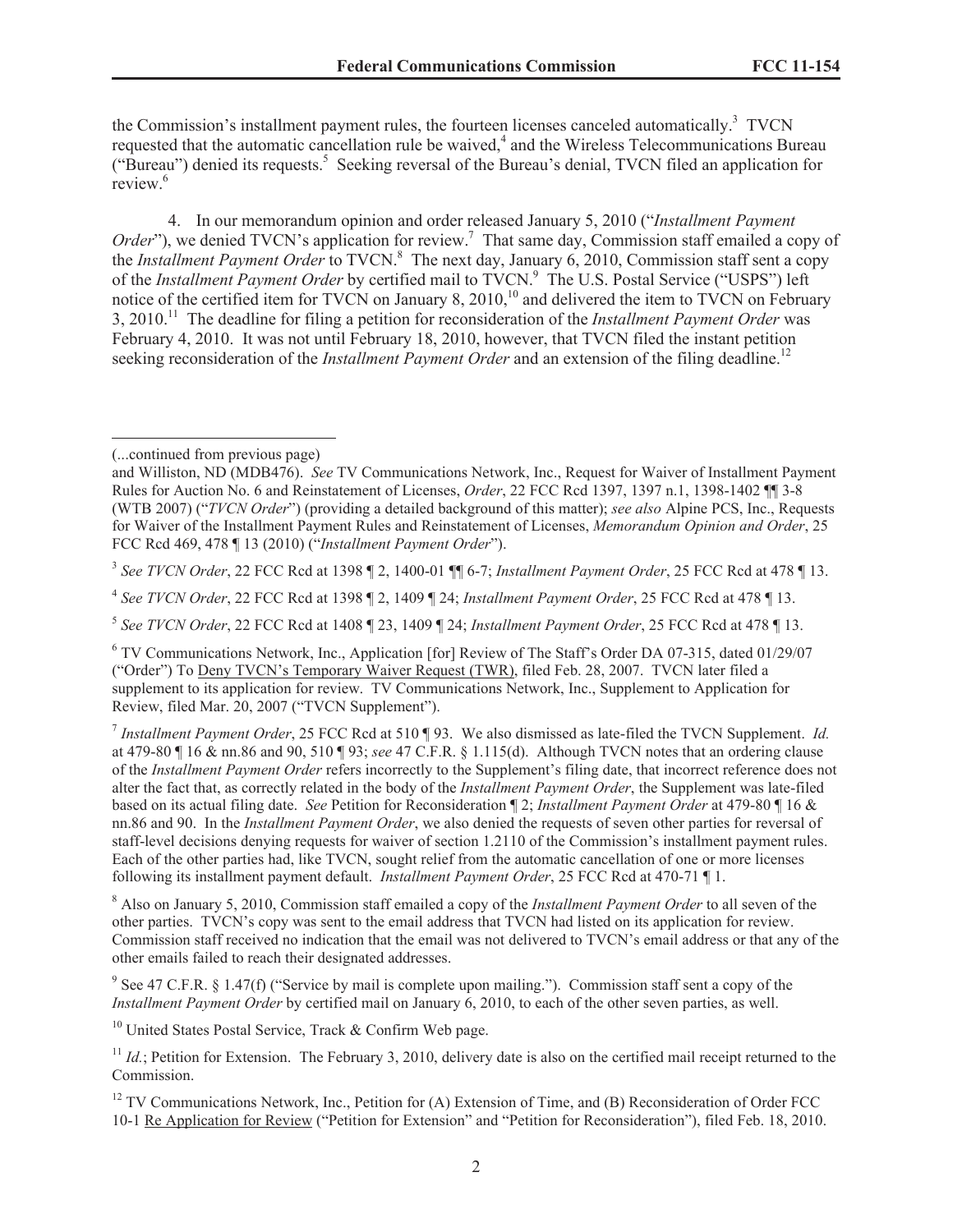## **III. DISCUSSION**

5. Under the Communications Act of 1934, as amended (the "Act"), and the Commission's rules, a petition for reconsideration must be filed within 30 days after the date on which public notice is given of an action or decision to be reconsidered.<sup>13</sup> The Commission's rules provide that the date of public notice of a non-rulemaking document is the date of the document's release.<sup>14</sup> Accordingly, the deadline for filing a petition for reconsideration of the *Installment Payment Order*, released on January 5, 2010, was February 4, 2010. TVCN's February 18, 2010, filing was thus two weeks late.

6. The Commission has no discretion to extend or waive the statutory filing deadline in the absence of "extraordinary circumstances<sup>[1]</sup>" as narrowly defined by the courts.<sup>15</sup> To date, the courts have recognized such circumstances only when the missed deadline is substantially attributable to Commission error in providing personal notice of the decision to be reconsidered.<sup>16</sup>

7. In this case, there was no error in providing personal notice,<sup>17</sup> nor does TVCN allege any. Instead, it simply maintains that its Chief Executive Officer, Omar A. Duwaik, "was unable to continuously look out for FCC public releases after two years from filing the Application for Review since it was impossible for [Duwaik] to predict as to when [the Commission's] Order would be issued."<sup>18</sup> TVCN further states that Duwaik was "traveling and away from the office during the month of January" and thus was unaware of the release of the *Installment Payment Order*. And TVCN adds that Duwaik did not receive the certified mail containing the order until he returned to the office on February 3, 2010.<sup>19</sup>

8. These statements do not present the "extraordinary circumstances" required for us to consider a petition for reconsideration filed after the statutory deadline. Rather, TVCN's pleading suggests that its failure to monitor its mail for the nearly four weeks from January 8, 2010, when USPS left notice for

 $14$  47 C.F.R. § 1.4(b)(2).

<sup>17</sup> As we outline above, the Commission provided TVCN with prompt personal notice of the *Installment Payment Order*. *See supra* para. 4.

<sup>18</sup> Petition for Extension.

<sup>19</sup> *Id.*

<sup>&</sup>lt;sup>13</sup> Section 405(a) of the Communications Act, as amended, provides that a "petition for reconsideration must be filed within thirty days from the date upon which public notice is given of the order, decision, report, or action complained of." 47 U.S.C. § 405(a). Section 1.106(f) of the Commission's rules implements section 405(a) and provides that the "petition for reconsideration and any supplement thereto shall be filed within 30 days from the date of public notice of the final Commission action." 47 C.F.R. § 1.106(f).

<sup>15</sup> *Gardner v. FCC*, 530 F.2d 1086, 1091-92 & n.24 (D.C. Cir. 1976) ("*Gardner*") (ruling that the Commission should not have rejected a late-filed petition for rehearing when the lateness of the filing was due to the Commission's failure to give the petitioner personal notice of any kind, making it "impossible reasonably" for the petitioner to comply with the filing deadline); *see Virgin Islands Telephone Corp. v. FCC*, 989 F.3d 1231, 1237 (D.C. Cir. 1993) ("Although section 405 does not absolutely prohibit FCC consideration of untimely petitions for reconsideration, we have discouraged the Commission from accepting such petitions in the absence of extremely unusual circumstances.").

<sup>16</sup> *See Gardner*, 530 F.2d at 1091-92 & n.24. The *Gardner* court stressed that a delay by the Commission in providing personal notice of a decision does not affect the decision's validity, "but only the question of the time allowed to file for reconsideration." *Id.* The court explained further that even when personal notice by the Commission has been defective, that defect is consequential only when it "in fact makes it impossible reasonably for the party to comply with the filing statute." *Id. See also Reuters Ltd. v. FCC*, 781 F.2d 946, 952 (D.C. Cir. 1986) (holding that the Commission had exceeded its authority by entertaining, in the absence of *Gardner* circumstances, a petition for reconsideration filed two days after the deadline); Satellite Signals of New England, *Memorandum Opinion and Order*, 25 FCC Rcd 515, 517-19 (2010).